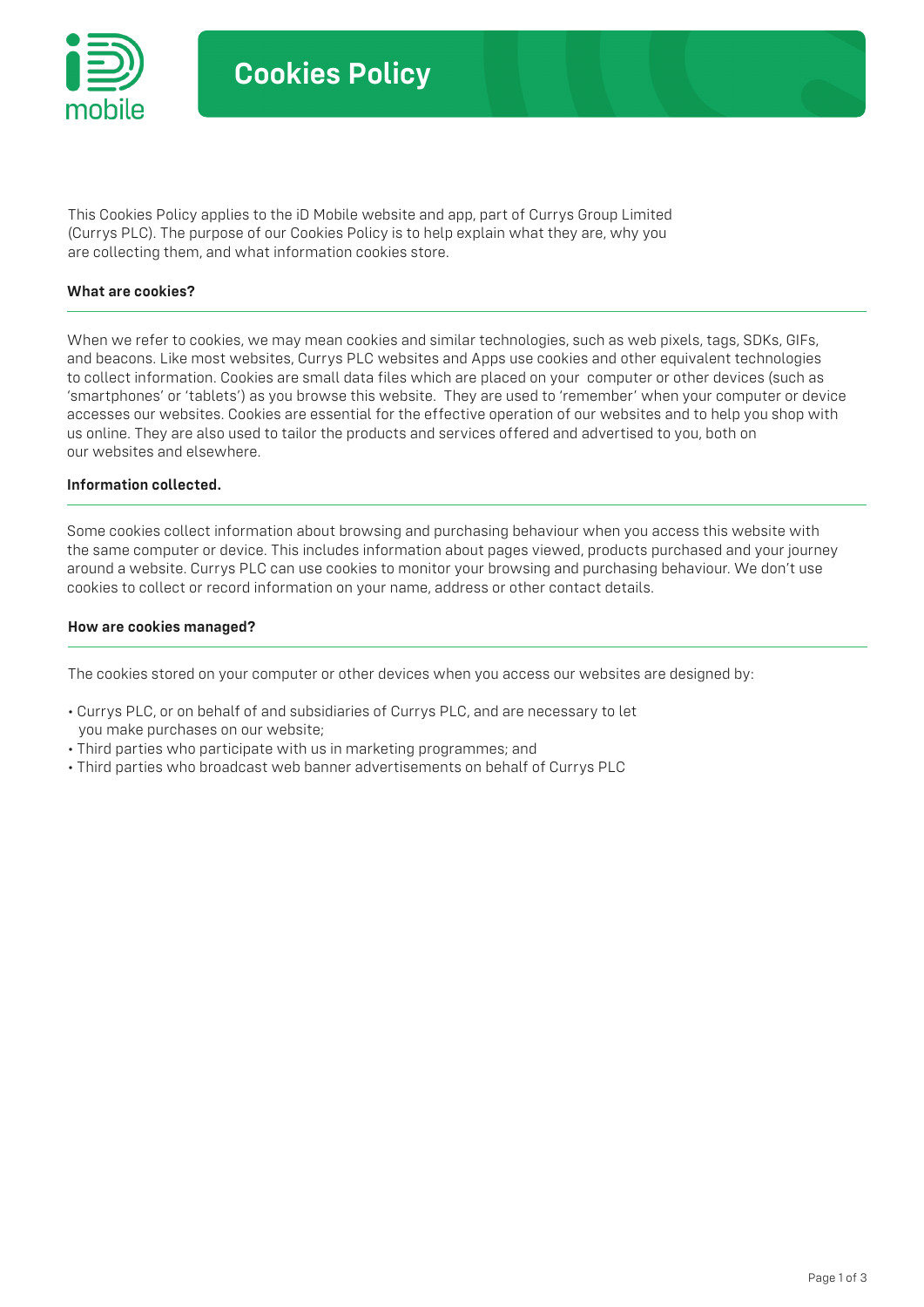

# What are cookies used for?

The main purposes for which cookies are used are:

- Remember information about you, so you do not have to give it to us again
- Keep you signed in, even on different devices
- Help us understand how people are using our services, so we can make them better
- Help us personalise our websites and Apps for you by remembering your preferences and settings
- To find out if our emails have been read and if you find them useful

# Strictly necessary cookies.

These are cookies that are required for the operation of a website. They include, for example, cookies that enable users to log into secure areas of a website, use a shopping cart or make use of e-billing services. Generally, these are session cookies that expire on closing the browser but not always.

# Performance cookies.

These types of cookies allow online providers to recognise and count the number of visitors and to see how visitors move around their website when they are using it. This assists online providers in improving the way their website works, for example, by ensuring that users are finding what they are looking for easily. Generally, these will be first party cookies, and a mix of session and persistent cookies. Sometimes the services are provided by third parties and specialised software – which can use either first or third-party cookies

# Functionality cookies.

These are used to recognise users when they return to a website. They enable the personalisation of content, the recognition of users and remember user preferences (for example, their choice of language or region). They are generally a mix of first and third party, session and persistent cookies.

# Targeting cookies.

These cookies record a user's visit to a website, the individual pages visited and the links followed. If the cookie is set by a third party (for example, an adtech provider) which also monitors traffic on other websites, this type of cookie may also be used to track a user's movements across different websites and to create profiles of their general online behaviour. Information collected by tracking cookies is commonly used to serve users with targeted online advertising. These will almost always be third party cookies and mostly persistent.